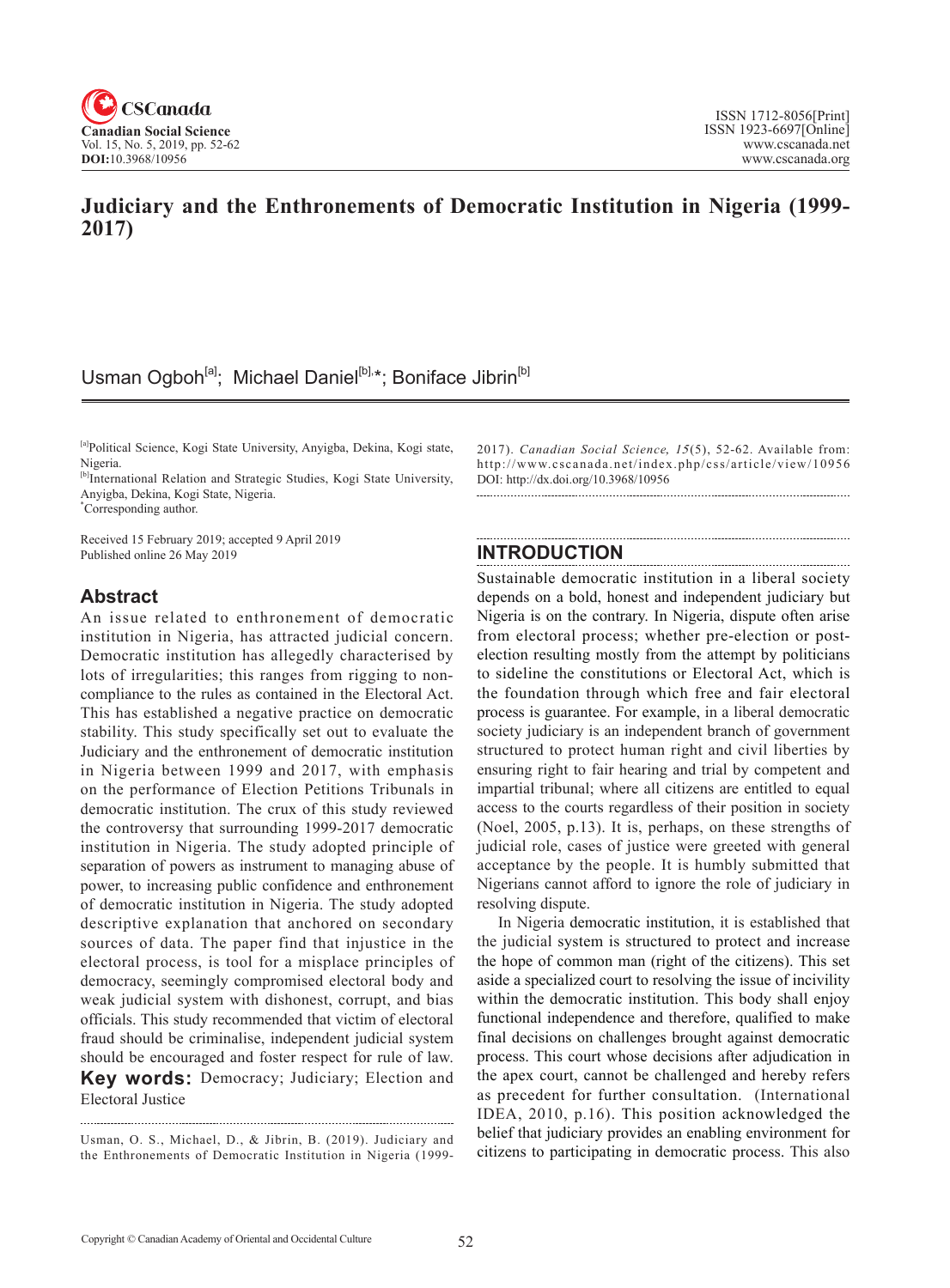provides that legal systems shall take decision regarding both criminal and electoral matters; in accordance with constitutional interpretation for resolving the questions of justice.

Howbeit, the Judiciary represents a third institution whose significance interpret the laws made by the parliament. The judiciary represents the courts, and the police, who apply the existing law in individual case and to manage justice in the name of the State. In other words, it is a mechanism that adjudicates and resolves disagreement through the effort of the Courts (Edeko, 2002:183). In this sense, it is a legal framework for protecting rights and giving people who believe their rights have been violated the ability to file a challenge, have their cases heard and receive a ruling.

It is a key instrument of the rule of law and the ultimate guarantee of conformity with the democratic principle of holding free, fair and genuine elections with the intentions to avoid irregularities in democratic process, therefore, enthroned democratic institution in Nigeria (International IDEA, 2010, p.5). This position reflects that the judiciary forestalled the aggrieved parties seeking for self help. Whereas, judiciary is willing to enhance, purify, and sanities the democratic process by deciding without fear or favour on any petition brought before it. Today, judiciary made enthronement of democratic institution easier, since inception of 1999 to 2017; thus, Nigeria nascent democracy had held its periodic election at regular interval of four years.

In a democracy based on the rule of law, the role of judiciary as an independent branch of government is to protect human right and civil liberties by ensuring the right to a fair trial by a competent and impartial tribunal, where all citizens are entitle to equal access to the courts regardless of their position in society. By implication judiciary had involve in a number of fundamental decisions which gave it a great leap and created a rational for the third arm of government to be assessed and put in apt outlook. Therefore, judicial role in resolving dispute is essential responsibility this institution. Thus, Okoela (2007) in Ujo (2000, p.3) comments,

The judiciary being so important as one part of the tripod in the governance of Nigeria and the last hope of every common man which consistently taking giant strides in the restoration of confidence in the courts and consolidation of democratic process especially since the beginning of the Fourth Republic.

On the contrary, judicial institution is confronted with enormous challenges such as corruption, political interference in the judicial process and indeed the absence of judicial independence. Possibly, Rawls argues that each member of society has same right to basic freedom as everyone in society. He also argues that in case of inequalities, these can only be permitted if this is to the benefit of everyone, where social position of authority is open to all.

Against this background the paper examine the role of judiciary in enthronement of democratic institution in Nigeria, this clearly look at Nigeria democratic process, election and the performance of judiciary in electoral process; while also discuss the key major challenging of Nigeria judicial system.

### **RESEARCH QUESTIONS**

[1] What are the judicial in the enthronement of democratic institution? [2] What are the major challenges of judicial system in Nigeria democratic institution? [3] Do the judicial system, have the capacity to build public confidence and enthroned democratic institution in Nigeria?

#### **Objective of the Study**

The general objective of this study is to examine the implication of corrupt judicial system and lack of judicial independence in the enthronement of democratic institution. Howbeit, the following are the specific objective of the study:

[1] To define the concept of judiciary and its role in the enthronement of democratic institution [2] To examine the challenges of judicial system in Nigeria democratic institution [3] To evaluate whether or not judicial system have the ingredients to build public confidence and enthroned democratic institution in Nigeria.

#### **Research Methodology**

The paper adopted Historical and content analysis that anchored on secondary date. This method benefited from the collection, analysis, and evaluation of information on relevant literature gathered from Textbooks, Journals, Newspapers and Magazines, Conference and Seminars paper, Reports and Court Judgment.

# **CONCEPTUAL CLARIFICATION AND THEORETICAL FRAMEWORK**

This is substantive part of this study; it is divided into two parts. The first part deals with the review of relevant literature on democracy, election judiciary and electoral justice in Nigeria democratic institution, it also examine the challenges of judiciary in democratic institution with emphasis on 1999-2017 electoral process in Nigeria. The second part deals with the theoretical framework adopted for the study.

#### **The concept of Democracy, Election and Judicial Institution**

Politician and social scientists have offered a number of definitions and explanations on the concept of democracy, election and judiciary. Democracy is the government of the majority rules which embodies fundamental human right such as freedom of expression,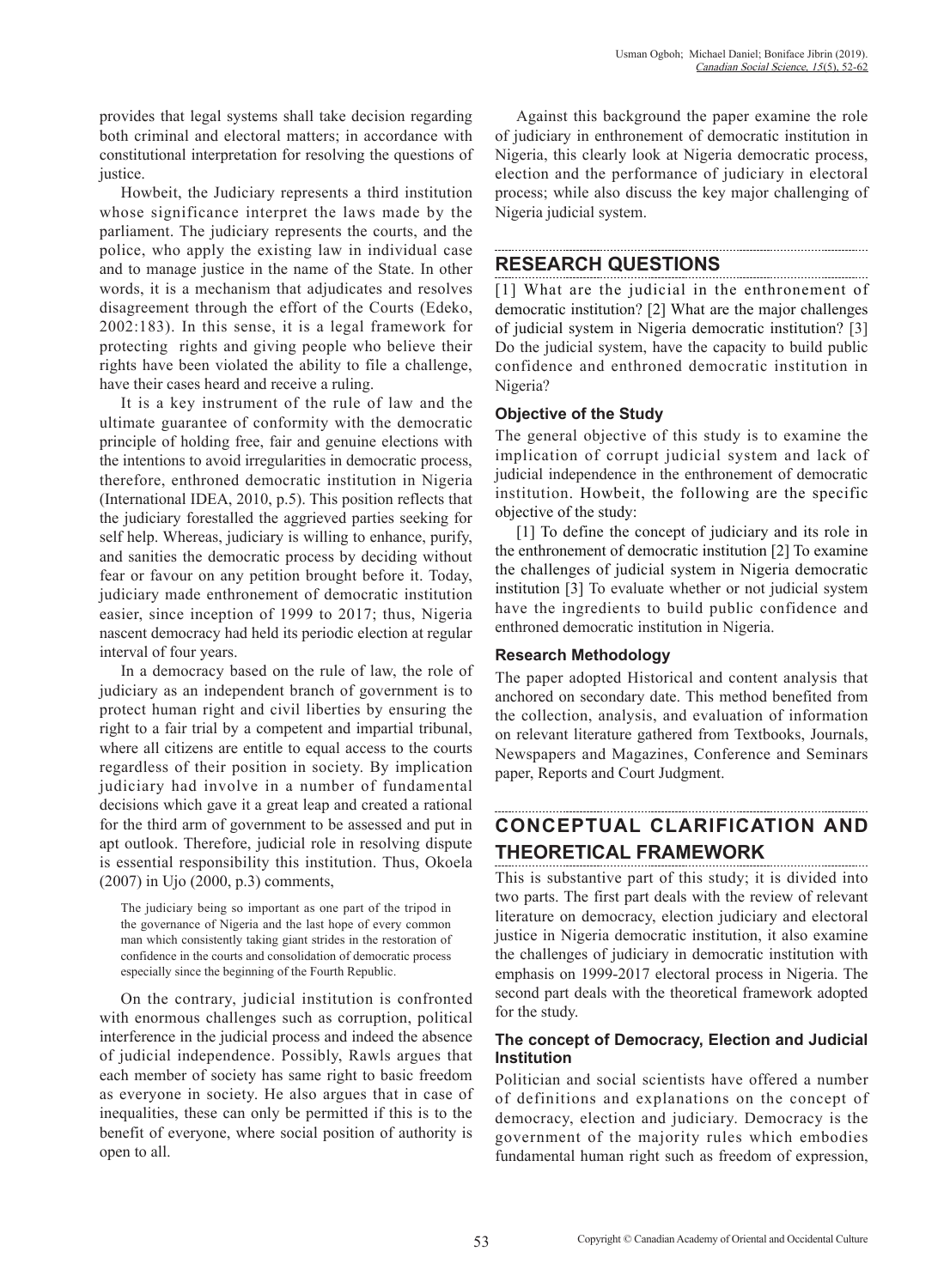right to life, right to dignity of human person, right to personal liberty, right to fair hearing, right to freedom of thought, political participation (Attahiru & Ibeanu, 2007). In fact, democracy means government of the majority rule. Egbewole (2003 and 2007) structured that democracy is the form of government that guarantees fundamental human rights such as freedom of choice, freedom of association, freedom from discrimination, and unlimited respect for the rule of Law. It is imperative to note that lack of freedom of choice is a factor impeding the enthronement of democratic institution in Nigeria despite the endless effort of judiciary towards sustaining justice in the electoral process. We consented in this content that justice in electoral process is not without the political liberty of the people which determine the issue of free, fair, and credible election. It is, perhaps, about the government will not to interfering with individuals in exercising a range of different rights.

Similarly, Nwoye (2001) maintains that democracy signifies political system dominated by representatives either directly or indirectly chosen by the people. Nzongola (2002, p.14) succinctly explains democracy as a continuous process of promoting equal access to fundamental right. According to him, democracy cannot be negotiated. To Baker (1995) democracy is political systems that operate on the basis of popular election or through the representative to control the affairs of the State.

The various definitions of democracy structured above indicate that nobody has monopoly of defining democracy. As such, we suggested that democratic institutions must therefore keep a watchful eye on all elements of the government and probe allegations of wronging to obtain justice in electoral process.

Election is a cardinal principle of democracy and it is a model in which citizens freely express themselves on how to choose someone for an official position. Moulin in Isa and Zakari, (2008, p.112), write election is about the free will of the people in electing their leaders and orderly change of government as the hall marks of any democratic process. In the current edition of the International Encyclopaedia of Social Science vol.5, defined election as one procedure of aggregating preferences of a particular kind. The two feature of this definition are procedure and preferences. By procedure, the concept is used to describe a special way of doing something. Preference connotes choice between alternatives. Perhaps, this conception obviously argued: Election can, also be structured as a procedure that allows members of an organisation or community to choose representative who will hold position of authority within it. Election can be practice and run through forms of procedure accepted as binding within the political society (1993- 98 Microsoft Corporation). To realize perfect and credible election, a more realistic approach to the issue of free fair election and adequate legal framework been the criteria for just electoral process should be reconsiders. For example, Dundas in (Abdulahi, 2000) identified the following criteria for fair electoral process:

To have adequate legal framework in order to ensure that the organization of free and fair multi-party elections is achieved in a given situation .To have full potential to contribute to the holding of free and fair multi-party elections, its need reflect in the provisions of the constitution and those of electoral laws. The courts should be given the fullest possible role in assisting the aggrieved persons who complain about failures in the procedures of major election processes (Abdulahi, 2000, p.3).

Nigeria has had its own fair share of Election and Electioneering since its independence on 1st October 1960 including the 1964 federal elections, the Western Region parliamentary elections of 1965 which was characterized by a number of irregularities.

The malpractices that characterized the 1965 elections have been identified as one of the causes of the military intervention in the Nigerian politics on 15th January 1966. This military incursion was in place until 1st October 1979 when Alh. Shehu Shagari was elected as president in the second republic. This was short lived till 1983 when another military regime was effectively in place till 1999. An attempt at Election was made in 1991 and the Presidential Election was held on 12th June 1993. The final result was not declared, thus leading to another political violence in Nigeria without recourse to the Court. When the fourth republic came on board on 29th May 1999 Olusegun Obasanjo contested for presidential poll, won and was sworn in. The fourth republic has been stable for more than sixteen years with the effort of judicial intervention. Before 1999, Nigeria democratic institution has never managed a peaceful handover from one democratically elected President at the end of its constitutional term to the next. Unarguable, Omotola (2010n pp.30-31) submit that elections represent the core component problems of democratic transitions in Nigeria from the colonial era; Nigeria has not been able to organised credible elections acceptable to all democratic players particularly the opposition parties. But for first time in the post-independence experience, Nigeria was able to hold five successive elections at regular intervals 1999, 2003, 2007, 2011 and 2015. Despite the elections were accompanied with more of irregularities than having a credible electoral process, yet we acknowledge that elections for first time in the post-independence experience holds at regular interval. Although, Egbewole (2010, p.4) argued that this stability was derives from the role of the judiciary in resolving some of the disputes arising from the Electoral process.

The interesting thing about this discussion is the attempt to highlight the realities of judiciary in a democratic society, which plays a decisive role in ensuring the stability of the political system, adherence to the legal framework in sustaining electoral justice, and enthroned democratic institution and governance in Nigeria.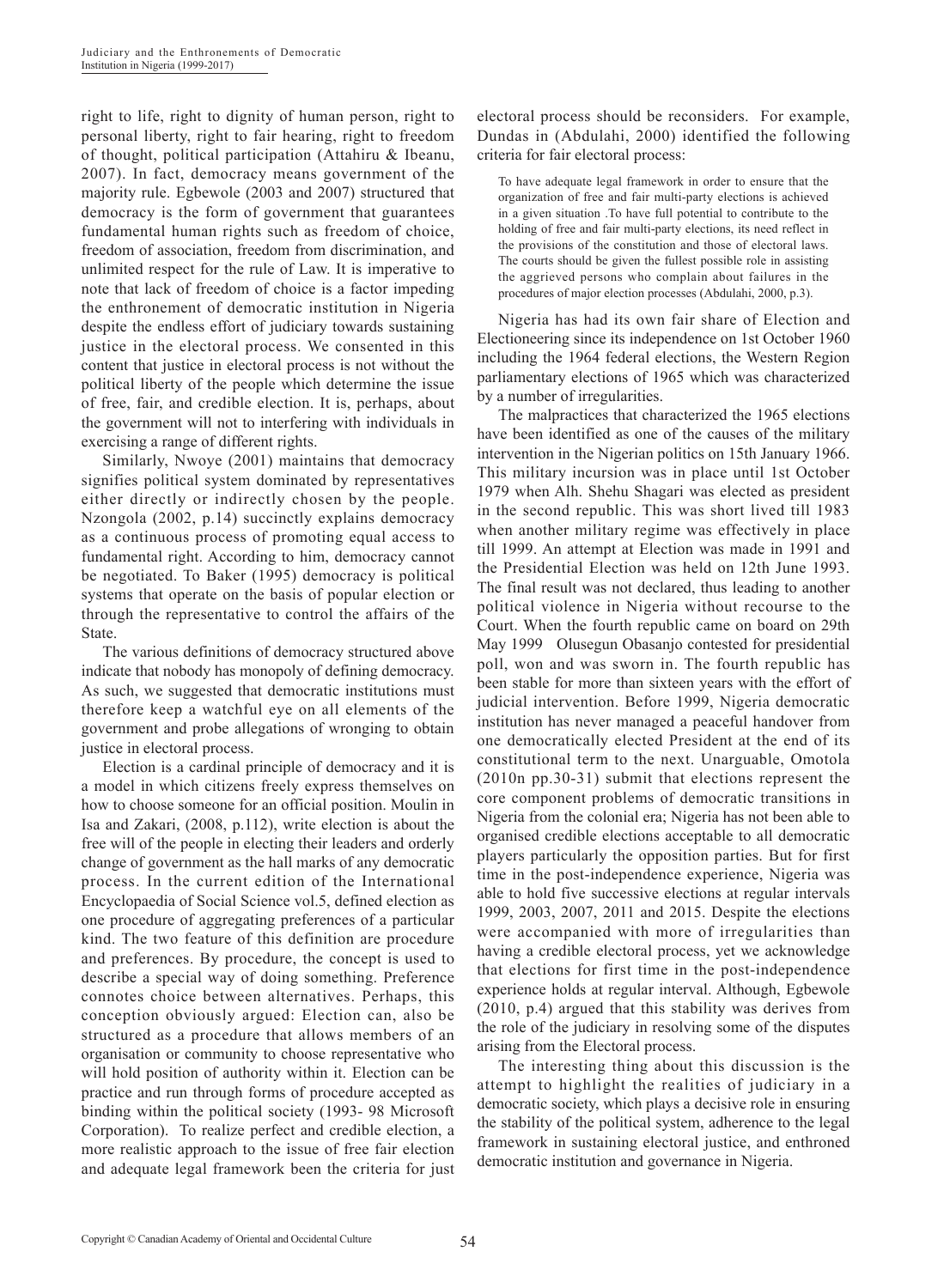Judiciary is an institution with legal frameworks that explain the systemic mechanisms designed to resolve disputes and thus protect both civil and electoral rights of its citizens. It possesses the competence to impose restriction on what these political leaders may do outside the law. Tadora (2008, p.131) argued that this legal system is often highly politicized and remained tightly controlled by ruling clique, which manipulate the courts in an effort to keep the population in line. In Michael submission, he failed to acknowledge that in another category of cases, the judiciary plays a critical role in defining and even widening the scope of civil right and liberty for the people when these rights are ought to be violated by other branches of government. For instance, in the country like Egypt, the courts have played this quasi- independent role where the central executive have used heavy hand methods of repression against political opponents, and in various countries in transition of democracy, where the formal definition of the executives authority and the people's rights are still being worked out (Nathan, 1997). This argument looks plausible because it concerned how to justifying people's rights and liberties towards having realistic chances to gain something from abiding democratic rules and procedures.

In a different tone, Appodaria (1975, p.567) also observed that "there is no better test of the excellence of governance than the efficiency of its judicial system, for nothing more nearly touches the welfares and security of the citizen than his knowledge that he cannot rely on the certain prompt and important administration of Justice". For effective justice administration, he asserted that the Judges fulfill onerous functions in the community, where his primary duty is to interpret law, and apply the existing law to individual cases to secure justice in the face of structural injustice. To justify this every group in the country should have realistic chance to exercise its political will from the abiding democratic rules and procedures if embittered in the process exercising its fundamental rights.

The primary duty of the judiciary as pointed out by Appadorai, is to interpret law, to apply the existing law to individual cases, and by so doing, to hold the scales even on both between one private citizen and another, and between private citizens and members of the government. On this important role of the judiciary, he argued that it is obviously essential to choose men of honesty, impartiality, independence and legal knowledge to fill the places of judges. This to extent will guarantee public confidence therefore, increases the chances of enthroning democratic institution in Nigeria.

Consequently, the judicial arm of government in no distance time will increases its efforts in protecting human right and civil liberties by ensuring the right to fair hearing and trial by a competent courts. Where all citizens are entitled to equal access to the courts and equal treatment by the investigative bodies, prosecutorial authority and the courts themselves, regardless of their position in society (Noel ,2005, p.13). Perhaps, it is on these strengths of judiciary; cases of civil justice will be greeted with general acceptance of the public. It is humbly submitted that Nigerians cannot afford to ignore the role of judiciary in the entire justice system.

Thus, judicial role in the enthronement of democratic institution is about exercising those mechanisms designed to resolve electoral dispute that arises from the breach of the provisions of the Electoral laws. This resolution mechanism includes institutional mechanism and alternative mechanisms of dispute resolution (International IDEA, 2010, p.6). The institutional mechanism involves the process of filing and challenging the entire process of elections. And if upheld, it will lead to decisions that modify the irregularities in the electoral processes. As the courts imposes penalties on the perpetrator. In the content of alternative mechanism, is about when parties play in line with rules of the games, to guarantee free, fair and genuine election. Then, the judiciary is less likely to participate in democratic institution in Nigeria.

In simple terms, it is accepted that judicial systems often have specialised courts in electoral matters, to resolve electoral crisis. These bodies enjoy functional independence and are certified to make final decisions on challenges brought against election results. This specialised court in electoral matters whose decisions can be challenged before the Court of Appeal and Supreme Court (Ibid, p.16). This position acknowledged the belief that judiciary provides an enabling environment for democratic development and judicial institution service.

 To enthroned democratic institution in Nigeria, the electoral body (INEC) must hold genuinely democratic elections that represent consent of the people and translate the consent into government authority. In such democratic election, it establishes competition, periodic elections without discrimination and definitive, free and fair elections. If elections, as suggested above implies the process of getting free and fair electoral process and without which is considered inconclusive. Indeed, it is instructive to note that this process is no doubt daunting and challenging. As Chukwu (2007, p.75) argued that all modern democracies hold Elections but not all Elections are democratic. The reason is simple, not all modern democracies that hold Elections adhere to the rules.

The early arguments for democracy derive from principles concerning the protection of interests and rights. That is, to prevent exploitation of general public by their government (Bentham, 1823; Mill, 1820). Most recently, democracy has been justified in more positive terms, with suggestions that it allows people to express their differences and input these into the decision-making process (Dahl, 1987; Dahl, 1998). This structure is about voters not always getting what they want, but they can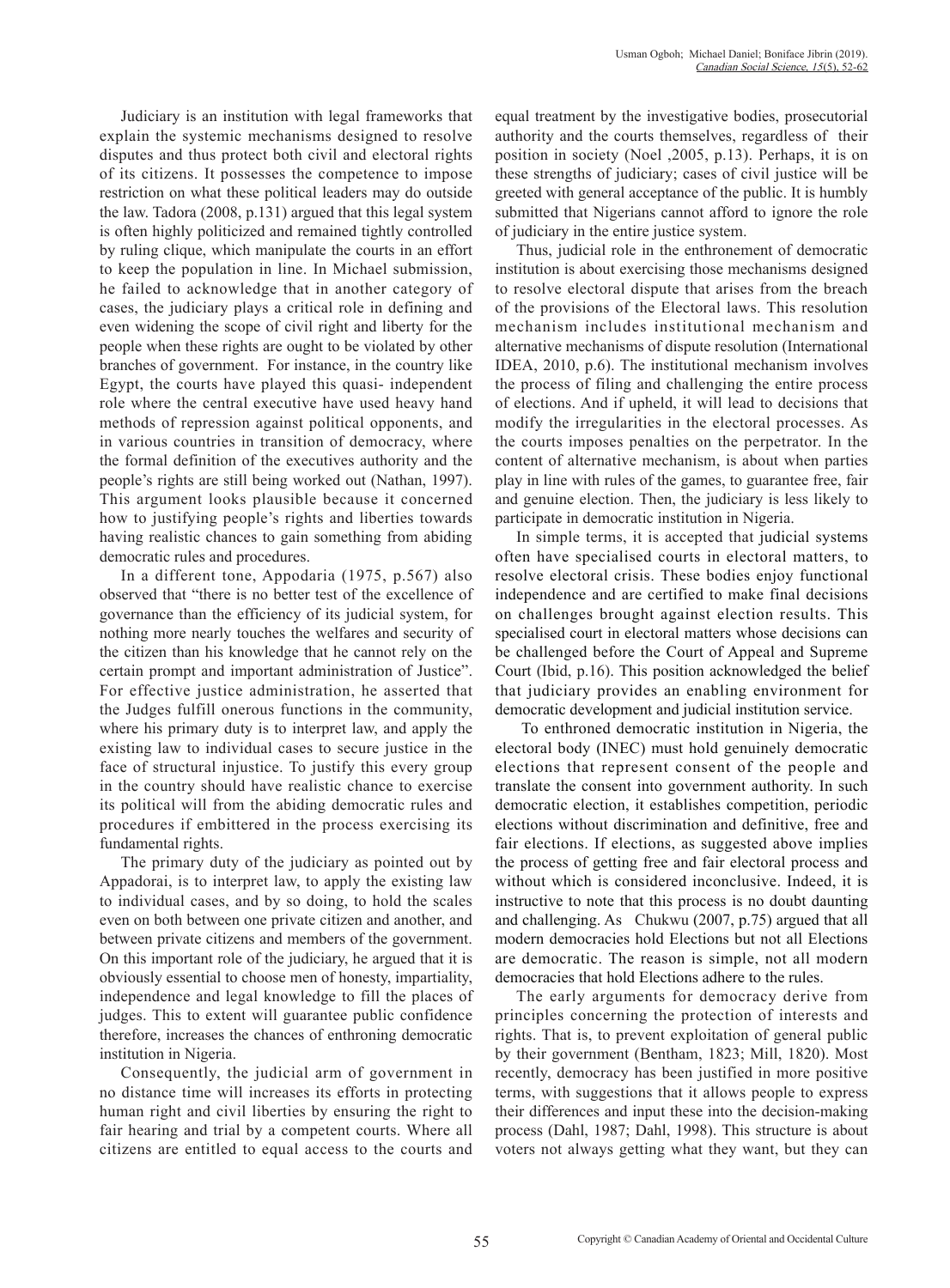feel that governments must take account of their wishes.

 The concept of democracy needs to be clearly understood before we can appreciate the relevance of judiciary in the enthronement of democratic institution in Nigeria. Scholars such as Todaro, (2008), Ntalaja (2000), and Nwoye (2001) have variously explained democracy. Its basic tenets are everywhere the same. Basically, it connotes the government of the majority rule and the protection of the minority right.

Howbeit, Mbachu (2009, p.4) structured democracy as institution where majority rule, political equality, the rule of law, due process, popular sovereignty, respect of human rights, and popular participation are exercise. For us, the above scholars expositions is about putting in place good democratic institution and governance that efficiently control the resources for the people, who is accountably, visibly and adhere to the rule of law established by the constitution. Furthermore, the exposition failed to acknowledge punishment for those who infringe the principles of democracy identified above. As such, for any infringement against these principles of democracy should be criminalised so that the offender of such principle could be persecuted.

 Certainly, if the basic definition of democracy is accepted as government of the people by the people and for the people, then elections would appear to be the only mechanism by which democratic government can be realized in the modern society (Uche, 2007, p.45). In modern societies, the main features of Democracy are free, fair elections, Judicial Independence, free press, majority rule and protection of minority right (Onika, 2007). Then democracy is about free choice; it is about opening up the political space so that the people of any given entity can choose their own leaders without hindrance. Where this freedom of choice is respected, the people begin to also expect the dividends of democratic institution as it is said in popular parlance (Egwemi, 2010, p.3). The recent dilemma of choice has given rise to a new set of debate and literature where choice has been one of the factors that have tainted the decade of democracy in Nigeria (Egwemi, 2007 and 2009). On the surface, this argument looks plausible. Howbeit, it may be argued that any attempt to divorce freedom of choice considerations from democracy may be self-defeatist. This is because many individuals and institutions have involved in the struggle to expand political space and freedom of choice while on the other hand, to constrict the political space.

Moreover, to enthroned democratic institution in Nigeria, judiciary should intensify its constitutional responsibilities as contained in Section 286 (1) of the 1999 Nigerian constitution which provides that Judiciary shall take decision regarding both criminal and electoral matters based on the question of interpretation of the constitution to bring about justice in the electoral process. On this note, it is important to inferring that Politics in any ideal societies which uphold electoral justice is not possible without the effort of organised judicial institutions. Better still, Appadorai (1968, p.567) opined that there is no better test of justice than the efficiency of its judicial system.

The Judiciary represents a third significant institution in Nigeria. Judiciary is regarded as organ of government which is responsible for interpreting the laws made by the legislature. It also expounds the laws of the land; and where there is no adequate rule laid down by the legislature, it exercises its inbuilt jurisdiction and formulates rules. The judiciary consists of the courts and judges who apply the existing law in individual case and to manage justice in the State. Similarly it is a mechanism that adjudicates and resolves disagreement through the effort of the Courts and Judges as well as Police Force (Edeko, 2002, p.183). The unspoken assumptions of judiciary is about its political importance demonstrated in the resolution of controversy aroused from 1999,2003, 2007, 2011 and 2015 general elections in Nigeria and also evidently shown when the U.S Supreme Court decided the outcome of the 2000 presidential election when a dispute arose over whether George. W. Bush or Al Gore should be awarded Florida Electoral College votes (Todaro, 2008, p.130).

Nevertheless, Edeko submission on the meaning and functions of judiciary, failed to acknowledge disobedience of courts order, which effect the enthronement of democratic institution in Nigeria. This belief was derived from disobedience and character seeking self help, which undermining public trust in Nigeria justice sectors. The issue of obedient has been abused over a period of time; where citizens are less likely to abide by the law if others particularly the leaders are disobeying the court order, avoiding punishment and detection. As such the aggrieved parties will resort to taking the law into their hands to resolve their differences instead of submitting to a judicial system. Therefore, it is imperative that court should have appropriate measures to nip the noncompliance of court order in the bud. Therefore, the judiciary should increase emphasizes on resolving electoral dispute that forestalls people taking laws into their hands.

Electoral justice is about ensuring action, procedure and decision related to the electoral process, which complies with the legal framework in protecting or restoring electoral rights and giving people who believe their electoral rights have been violated the ability to file a challenge, have their cases heard and receive a ruling. It is a key instrument of the rule of law and the ultimate guarantee of conformity with the democratic principle of holding free, fair and genuine elections with the aims to avoid and recognize irregularities in elections and to provide the means and mechanisms to correct those irregularities and punish the perpetrators (International IDEA, 2010, p.5). This position indicated that election is not a tea party from the dispositions of the courts, it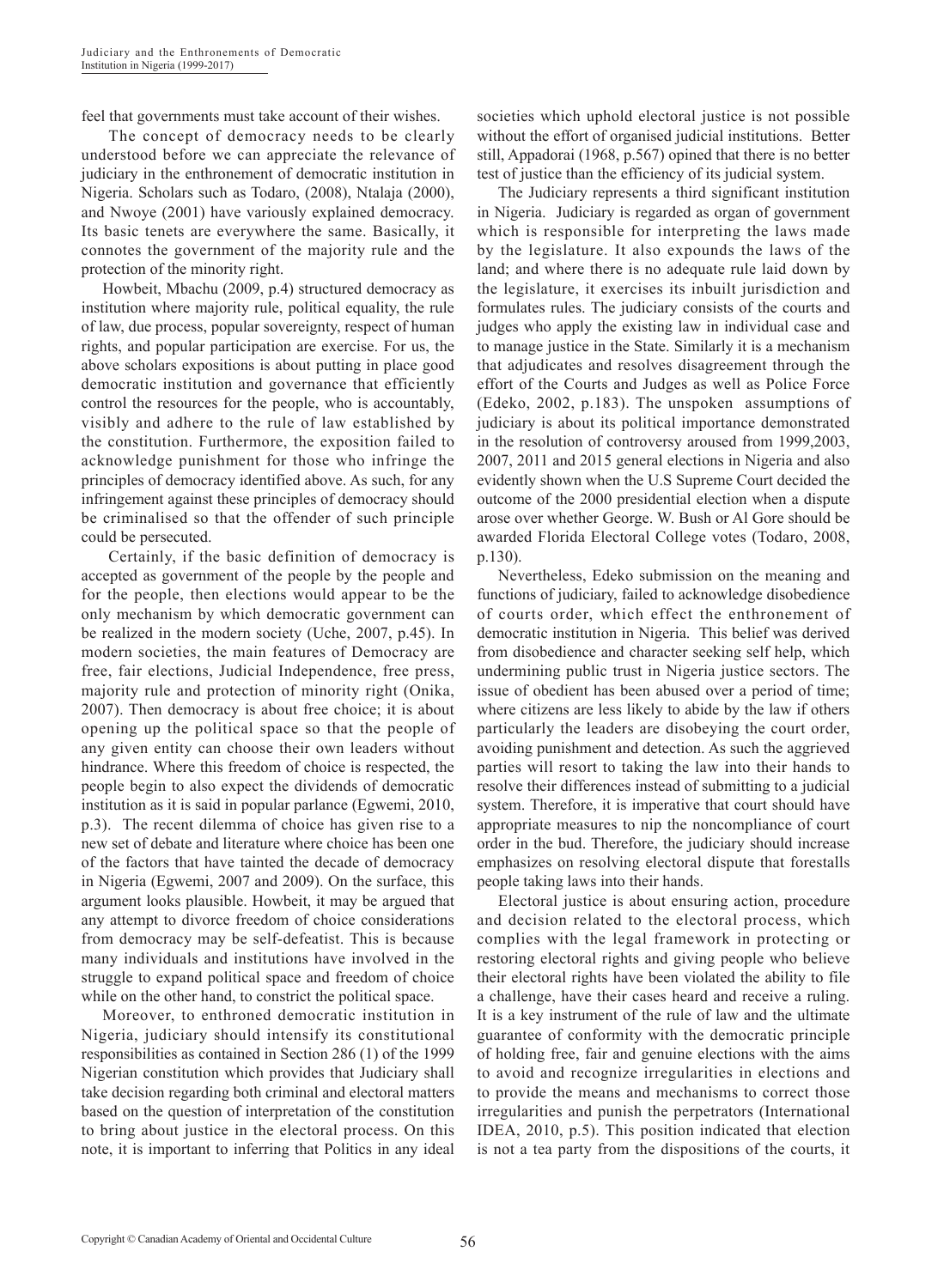is clear that the electoral justice embolden the aggrieved parties of ensuring action of judiciary willingness to enhance, cleanse, and sanitise the electoral process by deciding without fear or favour on any petition brought before it.

Consequently, the judicial arm of government in no distance time will increases its efforts in protecting human right and civil liberties by ensuring the right to fair hearing and trial by a competent courts. Where all citizens are entitled to equal access to the courts and equal treatment by the investigative bodies, prosecutorial authority and the courts themselves, regardless of their position in society (Noel, 2005, p.13). Perhaps, it is on these strengths civil justice was greeted with general acceptance of the public. It is humbly submitted that Nigerians cannot afford to ignore the role of judiciary in the entire justice system.

# **THE ROLE OF JUDICIARY IN NIGERIA DEMOCRATIC INSTITUTION**

The role of judiciary in democratic system is about the legal frameworks that explain the systemic mechanisms designed to resolve electoral disputes and thus protect electoral rights of the citizens. Most resolution of disputes in electoral process is therefore, entrusted to judicial bodies using the Court institution (International IDEA, 2010, p.12). In this, by implication we consent that judiciary possess the competence to impose restriction on what these political leaders may do outside the law.

International IDEA (2010, pp.13-16) submitted that the role of judiciary in democratic process is to ensure credibility and the integrity of the electoral process. Similarly, it allows unlawful electoral action to be annulled or amended through challenges and sanctions imposed on the perpetrators or person responsible for an irregularity. Also the judicial role in democratic process is to accept challenges and complaints lodged by any electoral participant who believes his or her electoral right have being violated. Consequently, it protects the legality of electoral process using punitive mechanism that punish either the person who committed the violation or the person who was responsible for ensuring that the violation do occur. But Tadora (2008, p.131) argued that this legal system is often highly politicized and remained tightly controlled by ruling clique, which manipulate the courts in an effort to keep the population in line. Whereas, the judiciary is meant to plays a critical role in defining and even widening the scope of civil right and liberty for the people when these rights are ought to be violated by other branches of government. For instance, in the country like Egypt, the courts have played this quasi- independent role where the central executive has used heavy hand methods of repression against political opponents (Nathan, 1997). This argument looks reasonable and pleasing because it concerned how to justifying people's rights and liberties

towards having realistic chances to gain something from abiding democratic rules and procedures.

In a different tone, Appodaria (1975, p.567) also observed that "there is no better test of the excellence of governance than the efficiency of its judicial system, for nothing more nearly touches the welfares and security of the citizen than his knowledge that he cannot rely on the certain prompt and important administration of Justice". For effective justice administration, he asserted that the Judges fulfill onerous functions in the community, where his primary duty is to interpret law, and apply the existing law to individual cases to secure justice in the face of structural injustice. To justify this every group in the country should have realistic chance to exercise its political will from the abiding democratic rules and procedures if embittered in the process exercising its fundamental rights. But today corruption has take over the character of our judicial system; this in away detent the prospect of public confidence in the judicial system of Nigeria.

Although, the primary duty of the judiciary as pointed out by Appadorai, is to interpret law, to apply the existing law to individual cases, and by so doing, to hold the scales even on both between one private citizen and another, and between private citizens and members of the government. On this important role of the judiciary, he argued that it is obviously essential to choose men of honesty, impartiality, independence and legal knowledge to fill the places of judges.

In liberal societies, which exercise the content of rule of law, the judiciary is seen as independent and equal branch of government that protect human right and civil liberties by ensuring the right to a fair trial by a competent and impartial Tribunal. Where all citizens are entitled to equal access to the courts and equal treatment by the investigative bodies, prosecutorial authority and the courts themselves, regardless of their position in society(Noel, 2005, p.13). It is, perhaps, base on these strengths of judicial role in democratic process that cases of justice was greeted with general acceptance by the people. Therefore, Nigerians cannot afford to ignore the role of judiciary in a democratic institution. Thus, Judiciary is responsible for the prevention of abuse of power, and it is also the duty of the Judiciary to carry out proceeding impartially.

It means that the role of judicial system is to intervene when the constitution is or being or about to be violated, because it is vital mechanism for securing justice. Indeed, we agreed on this submission that the duty of judiciary is a vital mechanism responsible for preventing abuse of power and carry out proceeding impartially towards securing justice. Because justice can be secure even in the face of corrupt judicial systems. For instance, even if the most powerful and wealthy citizens claimed to hide under their affluence to escape prosecution and conviction,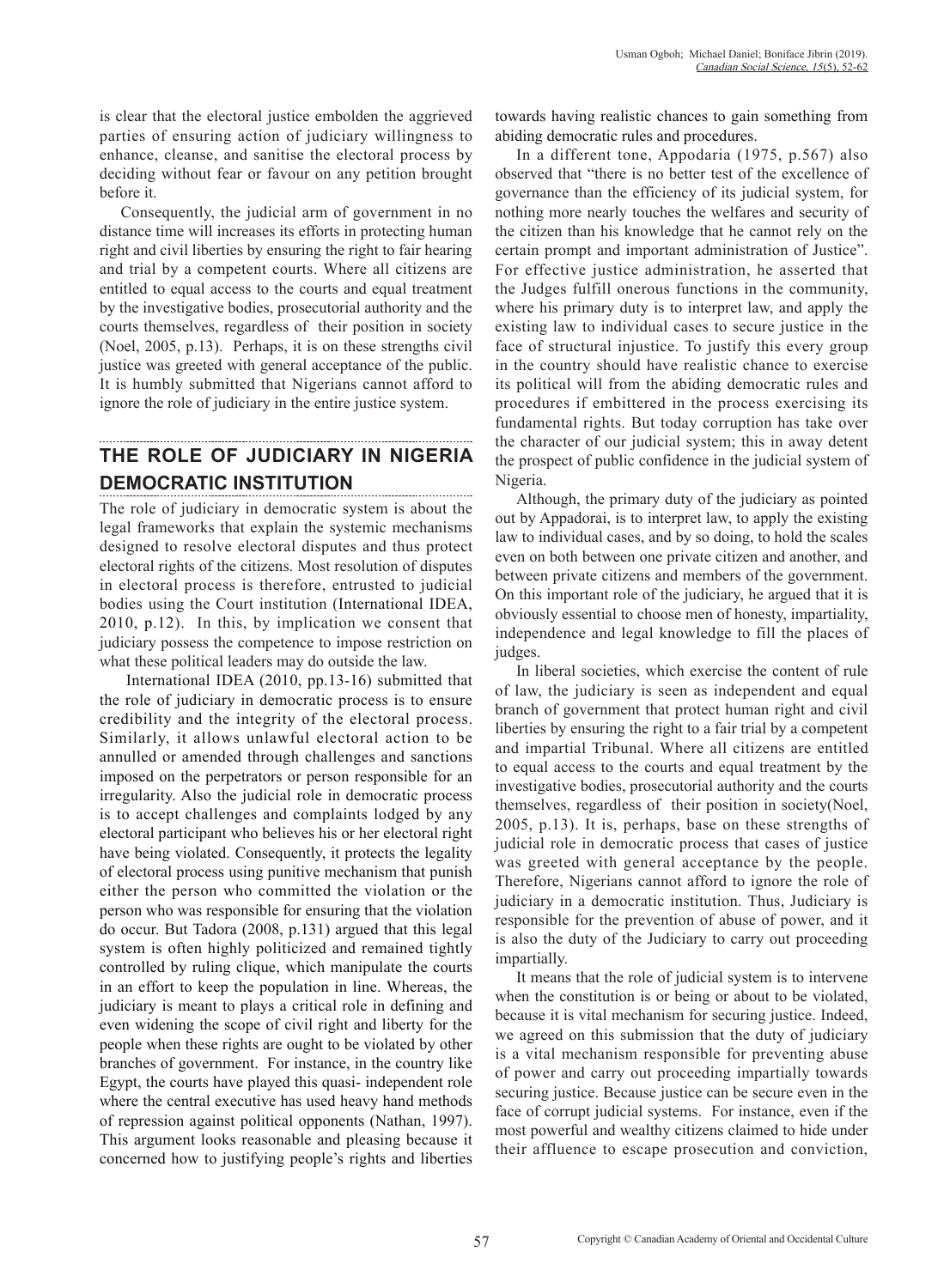nevertheless, the rule of law which connotes equality before the law will treats all equally. It means all segments of the society cannot exclude the possibility of treason or denied benefit to fair judicial services, because judges are the ultimate decision makers in the justice system and meant to reduce structural injustice and promote the rule of laws.

We advise that judges should disengage collecting bribe to make decision on matters before the laws, thereby keeping the rules and procedures in enforcing precedent. As such, Noel (2005, p.14) warned that this perception of corruption in the judicial system has undermining the public's trust in the justice system. As citizens are less likely to abide by the law if they believe others particularly governmental leaders, are disobeying the law and avoiding detection and punishment. As such, the aggrieved individuals will resort to "taking the law into their hands" to resolve dispute rather than submit to a judicial system that perceived to be dishonest and biased.

The judiciary has been involved in a number of fundamental decisions which gave it a great leap and created a rational for the third arm of government to be assessed and put in proper perspective. The courts have not shied away from pronouncing its role in the determination of the occupier of elective offices. This belief was drives from the spot of Judiciary over1999,2003, 2007, 2011 and 2015 Elections, where it resolved the electoral dispute which could lead to an endless violence by the aggrieved parties, as such it avoid military intervention in politics, by ensuring obedience to the Rule of Law that forestall Nigerians taking laws into their hands. In this light, the judiciary has foreclose possibility of people taking law into their hands through resolving the electoral dispute as it is in the cases of Anambra, Kebbi, Kogi and Rivers State, which presage the return to sanity in the judicial system. Despite all these efforts put forward by judicial institution to sanities democracy in Nigeria; justice was made difficult for the less privilege in the class of the electorate whose sometime feel their electoral right has been denied. These sets of the aggrieved party under Nigeria law cannot file a petition before the court except the candidate for an election. Thus, this part of the constitution needs to revisit to accommodate both the right of the electorate and party candidate over the electoral fraud.

# **C H A L L E N G E S O F J U D I C I A L P E R F O R M A N C E I N N I G E R I A DEMOCRATIC INSTITUTION**

The enthronement of democratic institution depends on strong independent and incorruptible judiciary. In Nigeria democratic process, dispute often arise from electoral process, whether pre-election or post-election period, as the politician attempt to side-line their parties' constitution or the Electoral Act. This provides reason for judiciary to participate in election related matters as means of managing country's reality of democratic existence (Shehu, 2012). In Africa and particularly in Nigeria where electoral process has become do or die affairs. The judiciary has a duty of ensuring constitutionalism in the process. On the contrary, judicial institution is confronted with enormous challenges such as corruption, political interference in the judicial process and indeed the absence of judicial independence.

Similarly, the Judiciary in Nigeria today is generally be-devilled by delay in the dispensation of Justice. The judiciary is the last hope of the common man and thus if matters are not determined timorously, it may lead to chaos, anarchy and breakdown of law and order in the system. After the 2007 General Elections, some aggrieved contestants did not know their fate until two years after the Elections, such State are Ondo, Edo, Ekiti, Sokoto, and Kogi States. While the petitions in Kogi and Sokoto States were concluded the three remaining States were in the stage of conclusion for a long time (Popoola, 2007).

The speed of dispute resolution is more important as delays have negative impact on the credibility and legitimacy of the electoral process (Authman, 2004). Zeisel (1959, p.23) submit that quick adjudication on electoral dispute is important, as delay in the dispensation of justice deprives citizens of a basic public service; it also causes deterioration of evidence and makes it less likely that justice be done when the case is finally tried, and bringing the entire courts system a loss of public confidence, respect and pride. Reacting to Authman and Zeisel submission, we agreed that promptness in the dispensation of electoral matters is important, because the outcome of disputes is not unduly delayed.

But, Jennings (1972, p.111) and Francis (1959, p.1) both argued that quick adjudication on electoral matters limits lead to other errors. Because the resultant pressure to dispose of cases more and more quickly lead to still other wrongs, but when less and less attention is given to each case and greater reliance is place on the disposition of case that guarantee justice. In fact, in search for a panacea to remedy, delays become very necessary to enable the Courts to gather facts before ruling. The court delay cases to enable them understand the problem of inflated and deflated ideas of the value of case cause by the laissez-fair attitude of lawyers from both sides who are comfortable with the system. This position is not agreement with this study because justice delay is justice denied this pose greater threat to our judicial service. Thus, less and less attention given to each case, lead to greater confidence placed on the disposition of the case through plea bargaining and the likelihood of injustice will increase. So, there is need to have a special Court with special feature of an Electoral Tribunal that distinguishes it from other adjudicative bodies. This will help to determine not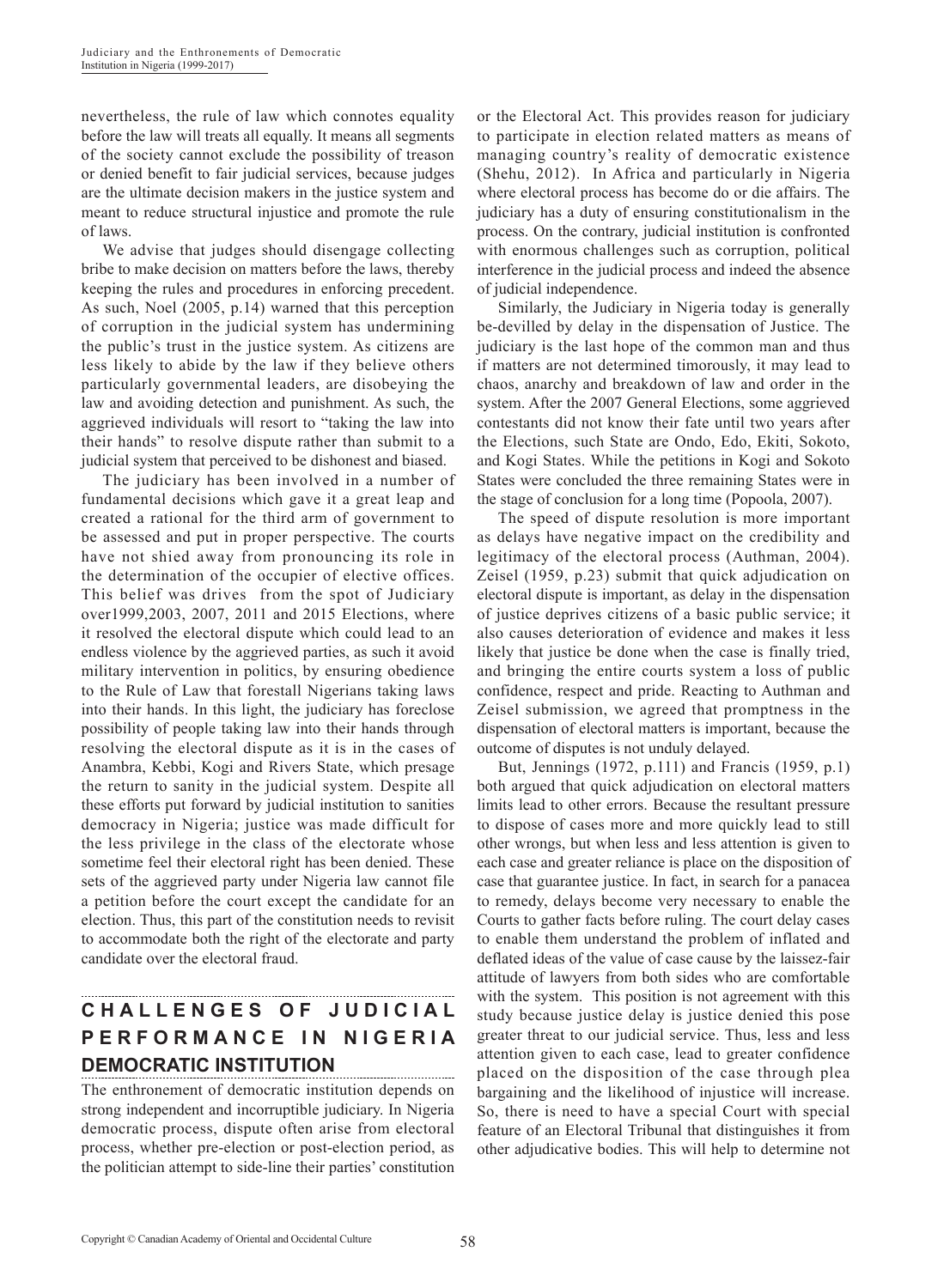only the rights of individuals and their claims to office but also decide who takes over the reign of authority as their decisions affect the society and its expectations. For example, a situation where judgement cannot be delivered until almost the tail ends of the tenure of an incumbent whose election to the office is being contested is nothing, but encouraging injustice and self-help (Shehu, 2012, p.85). Governor, Oyinlola almost completes the four years tenure before his election was annulled. This means that he, for almost four years, occupied the governor office illegal. And the real winner of the election was for that periods denied access to the office he legitimately won. Shehu (2012) argued that election which is the means of investing legitimacy in the activities of the office of the elected public officials, but where after a period of three years an election is annulled without any legal consequence on the seize the power, it amounts to state of illegality, unconstitutional and official robbery of mandate. But, it is obvious that it is better to exercise caution in handling cases for justice delayed is justice denied. Thus, it is wrong to allow person whatever reason to illegally occupy an elective office is undemocratic, and by implication is capable of degenerating into violent crisis. There is need to focused on speed hearing of Petitions before Tribunals by identifying the issues for determination and narrowing the number of witnesses called at the hearing of the Petition. This is why the Supreme Court in the case of Unongo V Aper Aku, (1983) declared the Electoral Act 1982 unconstitutional, for not establishing the provision of a time-frame within which Election Petitions must be concluded. As such Uwais, CJN retired, call for amendment in these words:

An Election Tribunal shall deliver its judgment in writing within 120 days (4 months) from the date of the election. An appeal from a decision of election tribunal shall be heard and disposed of within 60 days (2 months) from the date of giving judgment by the Election Tribunal and in all appeals; the courts shall adopt the practice of first pronouncing their verdict and then reserving the reasons for the verdict to a later date (Uwais, 2006).

We acknowledged that it is pleasing, reasonable and realistic to provide for a time limit in determining election petitions. Because speedy resolution of electoral disputes is necessary for peaceful resolution of disputes arising from elections in order to win the confidence of the generality of the people.

Another major challenge facing the judiciary in democratic consolidation is corruption. According to Spector (2005, p.14) judiciary involves in the use of improper delivery of legal protection for citizens. In a democracy based on the rule of law, the judicial arm of government is to protect human right and civil liberty by ensuring the right to a fair trial by competent and impartial Tribunal. All citizens are entitled to equal access to the Court. Yet, Justice was made difficult for the poor to obtain. We had here the empirical evidence of corruption in the judicial system.

For instance, they were two of the three Judges of court of appeal who preside over 2007 Election Petition Tribunal and were alleged of receiving bribe to give judgement in favour of the respondent (Gani, 2007). The perception is that judgements are purchasable and judges have no integrity. They all have their prizes in cash, and in fact there are some lawyers whose special function is to be the middleman between litigant, who want to buy justice and judges (Sagay, 2013, p.2). This position unarguable because corruption is a global trends, though it has become a household name in Nigeria, almost becoming part of the cultural system and norm within the institutions of governance including, the judiciary. For instance members of the Akwa-Ibom State Governorship Election Tribunal in 2003 were dismissed from bench on the allegation of bribery; Chairman of the Tribunal Justice M.M.Ademu, Justice D.T. Ahura, justice A.M. Elelegwa and the Chief Magistrate O.J.Isede. They were found guilty of receiving large sum of money as bribe from Governor of Akwa-Ibom State (Babatunde, 2010). Also Gani (2007) talks about downright dishonesty of some of the Judges who have been involved in 2007 Election Petition Tribunal gave Nigeria much worry for receiving bribe to give judgement to either the respondent or the plaintive which cost Nigerians to lose confidence in the reformed judicial system. Chief Fawehinimi was referring to sorry case of Justice Okwukchukwu Opene and Justice David Adebayin Adeniji. After the judgement at the Court of Appeal, the National Judiciary Council received petition that two of the three Justices took bribe. Following proof of those allegations, the National Judiciary Council (2007) recommended to the president of the Federal Republic of Nigeria as follows that those two Justices of the Court of Appeal be sacked as they have offended against section 292 of the Constitution of the Federal Republic of Nigeria (Gani, 2007).

Better still, there are other factors that affect the judicial efficiency. Such includes: funding process, mode of appointment, few number of Election Tribunal, and lack of clarified electoral offences. It is our hope that if these issues are frontally attacked the problem will become a thing of the past. Perhaps, to address this judicial independence should be guarantee, the number of Election Tribunals should be increase so that justice may be dispensed more quickly before term of office are underway, and electoral offences should be clarified to ensure a standardised approach.

Undue political influence over Court is another challenge of judiciary in Nigeria. Judges are human with their likes and dislike for any particular things or institutions, be they political parties. Judges have their sympathy and preferences because of their human nature. So, we suggested there should be a separation of powers within the arms of government. As such, it is important to note that political influence over the Courts precedent affect the Courts verdict, as Montesquieu (1748) opined: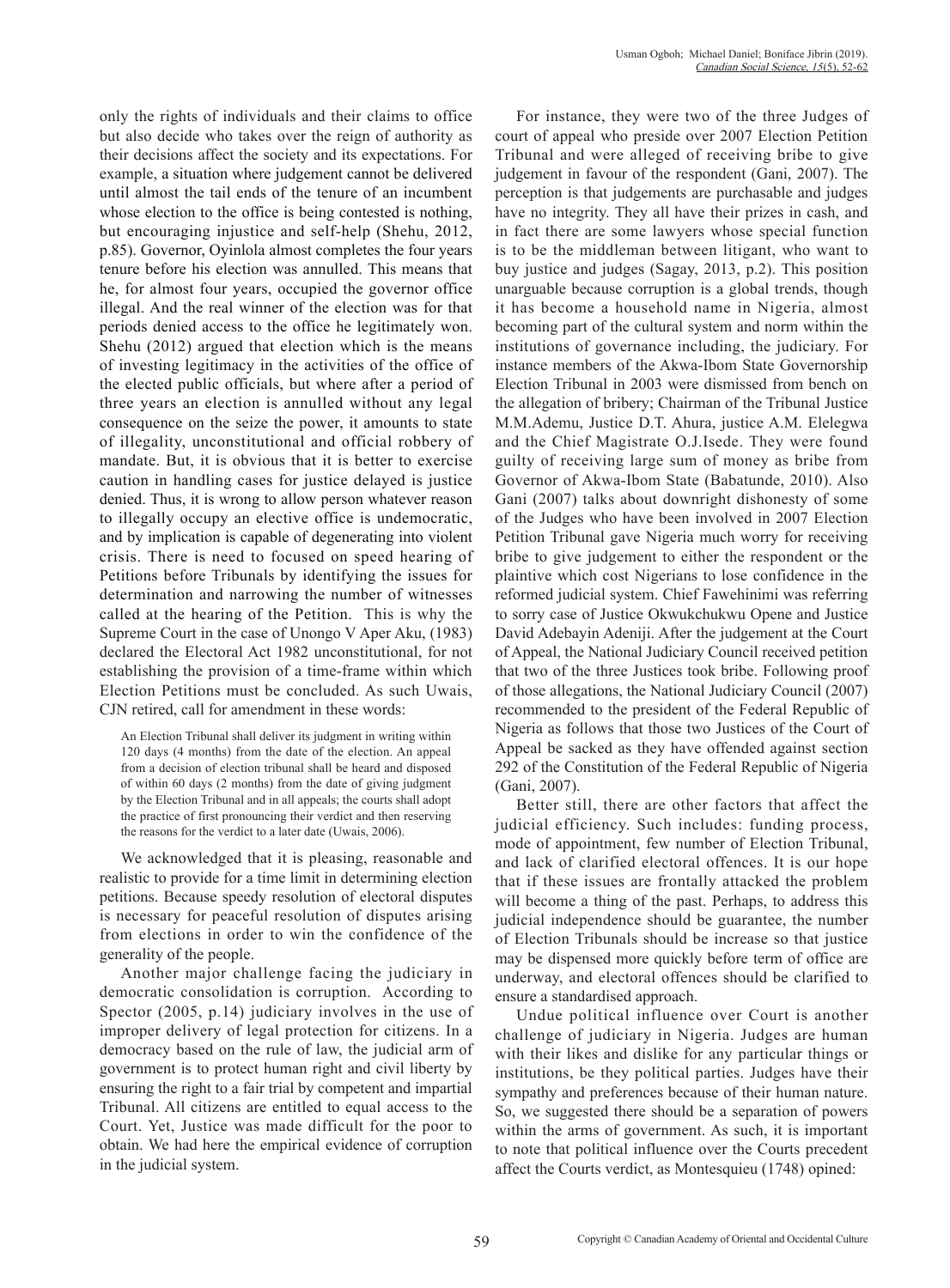…to be one legislation and judges is to mingle together justice and the prerogative of mercy, adherence to the law and arbitrary departure from it. If justice is not well administered, the litigant politics are not free enough; they are crushed by the authority of the sovereign. Again, there is no liberty, if the judicial power cannot be separated from the legislature and the executive arms. Where judicial power is joined with the legislature the life and liberty of the subject would be exposing to arbitrary control; for the judge would then be also the legislator; where the judiciary is joined with violence and oppression.

We acknowledged absolute separation of does not permit applying influence or exert control over the judge on any matter before him. The concept, though may appear fluid bearing in mind, the nature of man and the society, dictates that judges must be free to decide the case before them base on the totality of the evidence adduced before them without cognizance for any extraneous facts or influence; be it from within or outside the Courts. Because, it is more dangerous if influence of any kind would emanate from within the judiciary itself.

Election Petitions in Nigeria, is also facing undue legalism on the part of the parties and consequently leading to delay in its conclusion. Until recently, special appeals are filed whenever the substantive cases are delayed. Akinola (2006) posited that until a wise counsel and judges should keep their eyes on doing substantial Justice. Because, this is the only alternative to which the choice of the Electorates will be respected by the Court.

So far identified, made enthronement of democratic institution in Nigeria, less likely if it is well manage. It is on this note the study adopted application of doctrine of separation of powers in controlling abuse of power that thwart the judiciary in enthroning democratic institution in Nigeria.

#### **Theoretical Framework**

The choice of this theoretical framework helps us to establish the limit, in terms of range of variables, facts, and figures to be studied. This in turn led to better understanding of the topic before us. To accomplish this analytical task, the theory of separation of powers is adopted in this study.

John Locke and Baron de Montesquieu were the early Western political philosophers that dominated the formulation of the doctrine of separation of power.

According to John Locke in his book; second treaties of civil government,

"it may be too great a temptation to human frailty, likely to grasp power, for the same person who have the power of making laws, to also have in their hands the power to execute them, whereby they may exempt themselves from obedience to the laws they made, and suit the law, both in its making and execution, to their own private advantage" (Edeko, 2002, p.64).

 French political theorist, Montesquieu was of the view that only separation of powers can erode abuse of power and protect political freedom. This is because where two or more powers and shared by different persons or

different bodies of persons, they act as check and balance against one another.

Montesquieu (1748) identified the three branches of government, namely: the legislative power, the judiciary and the executive; where he discussed the structure and framework of each of these powers. He argued that different persons or different bodies of persons should exercise the powers of the three arms of government independently, it is by so doing, State can avoid pitfall of the tyranny that come from concentration of powers in few persons or bodies of persons. It means that the assurance of liberty in any given government to the citizens is the practice of the theory of separation of powers. According to Gettel (2006, p.282), he writes that the three functions of the government "should be performed by different bodies of persons; each department limited to its own field of action, and within that sphere should be independent and supreme". Otherwise this argues that if, a single group holds all the three powers of the government, they are bound to have unlimited powers. This could set off abuse of power, because they exercise unlimited powers that pronounce the criminals guilty without recourse to fair trial. It is through the separation of powers that any given group cannot at the same time prescribe, execute and adjudicate in any case. Otherwise, there will be no justice. That is why, it is only through the combination of all these departments that a government can use force especially in a military rule, which is not longer democratic rather tyrannical.

That is why these days, the constitutions of most countries, including Nigeria, are codified based on the theory of separation of powers, considering the independence of three powers from one another as one of the principles of democracy. Internationally, a country is considered democratic if its legislative, judicial and executive powers are independent and no single power dominates the other two.

Thus, the theory acknowledged that different body of persons is to administer each of the three departments of government. And that, no one of them is to have a controlling power over either of the others. Such separation is necessary for the purpose of preserving the liberty of the individual and for avoiding tyranny (Appadoria, 2003, p.518).

 Montesquieu stated the reason separation of powers is desirable as follows:

When the legislative and the executive powers are united in the same person in the same body of magistrates, there can be no liberty. Again, there is liberty if judicial power were not separated from the legislative and executive. Where it joined with legislative, the life and liberty of the subject would be exposed to arbitrary control for the judge would then be the legislator. Where it joins to the executive, however, the judge might behave with violence and oppression. There would be an end to everything where the same men or the same body whether of the nobles of the people, for executing the public resolution and of trying the cases of individual" (Edeko, 2002, pp.65-66).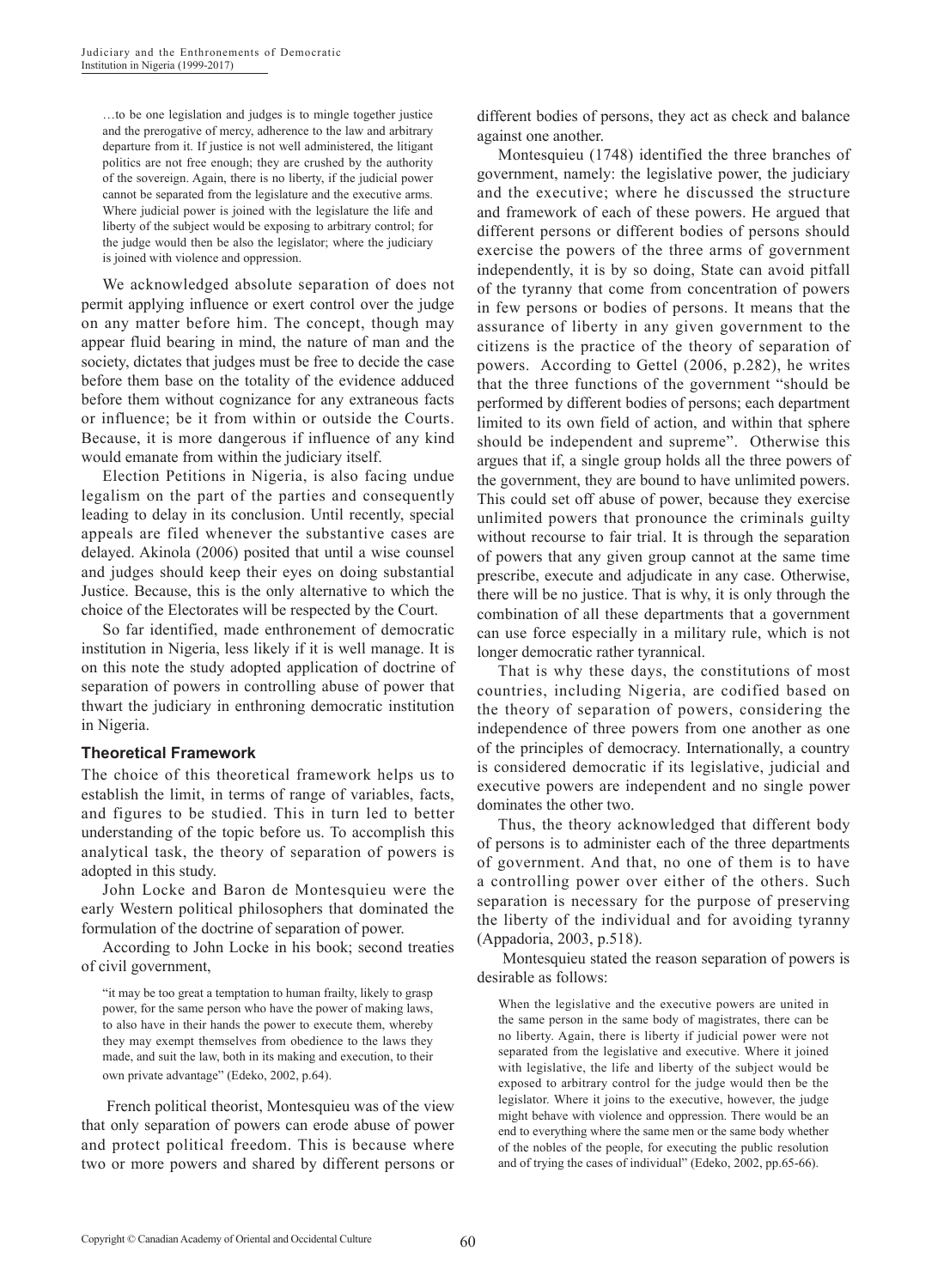This is situating to manage abuse of human right that will emanate from the use of tyranny, than the rule of law which, gives hope to the common man. Whereas, where these kind of human right abuses occur such country will experience oppression that hold their country to ransom, especially if it is without the consent of the people. This is why there is no alternative to separation of powers in a political society where freedom of the individual is certain (Ogoloma, 2012, p.134). The reason prompted Montesquieu to commence writing on separation of powers is because man naturally tends to dominate and oppress others. If all three powers remain under the control of a person or a group, the ground for repression and abuse of power will be much greater because a single person or group engages in legislation, adjudication and implementation of laws (Appadoria, 1978, p.517).

I submit that to enjoyed functional judicial system in enthronement of democratic institution in Nigeria, powers to make law, punish the offender and execute policies be separated. This to extents reduces political meddling of executive arm and corruption in the judicial institutions. For instance, if the courts lack independence it increases the tendencies of the public losing confidence in the judiciary and the pursuit of its rights. On the other hand, if there is no provision for rule of law to accept challenges from the electoral crime in the courts, then common man on the street is less likely to experience justices, which thwarts enthronement of democratic institution in Nigeria. Thus, as the ordinary person suffers and certainly there would be a breakdown of civil society. To sustain this judiciary may not need outside interference leading to lose of its independence. If for instance, judiciary engages only in rendering justice, while the legislature makes law, it hinder corruption and political interference of any arms threaten the democratic consolidation in Nigeria. Perhaps, if it is the implication is that the life and freedom of the subject would be exposed to arbitrary control. These provoked Montesquieu to commence writing on separation of powers to frustrate oppressor, combat corruption to restricting abuse of power. So, judiciary will enjoy total autonomous, where all are equal before the law, none is immune from punishments, and all are obliged to respond to summons from the judiciary. The judiciary has the opportunity to summon from the highest ranking to the least in the country, if they are found violating the laws.

### **CONCLUSION**

In the last 19 years of resumed civil rule has not been a soar-way success in terms of democracy and democratization on two crucial fronts: the transparence of the judiciary and governance. Extra work must be done in these areas to make Nigerians belief in the process by making democracy sustainable. However, other indices like fundamental human right, separation of powers and

respect for rule of law to make appreciable strides, even in a great democratic challenge. Whereas, even if enthroning democratic institution will depend on how these itemized flaw like corrupt judicial system, arbitrary control of power are corrected. But key challenges remain judicial reform and massive poverty. We therefore, need strong judiciary to making the practice of our constitutional status vibrant. Overall, there is nothing to celebrate after 19 years of civil rule. We need serious, courageous and compassionate leader with social conscience. We can do it, no doubt, if we put our minds to it. For now what we need is sober reflection to make judiciary and democracy workable tools of good governance.

This time therefore calls for a renewed commitment to the progressive national ideas for a grater life. It is in that spirit that I wish to leave us with these inspiring words from late American president Calvin Coolidge while preaching for restoration of confidence in national institutions in the early part of 20th century. "We need a broader firmer, deeper faith in the people; a faith that men desire to do right, upon which this righteousness will endure to reconstruct our faith and confidence".

This study recommended that victim of electoral fraud should be criminalise and from further participation in the entire democratic process. Thus, independent judicial system should be encouraged and foster respect for rule of law.

#### **REFERENCES**

- -- (1998). *On democracy.* New Haven: Yale University Press.
- -- (2003). Professional challenges and practices in democratic set up. *16th Conference of the Institute of Certified Secretaries*  and Reporters, 14<sup>th</sup> November 2003, Ilorin.
- -- (2009). From three to fifty: Some comments of the paradox of increasing number and diminishing relevance of political parties under Obasangu administration "1999-2007". *International Journal of Social Sciences, 1*(2), 33-40.
- -- (2010)*. A decade of democracy in Nigeria, 1999-2009: Issues, challenge and prospects of consolidation*. Makurdi: Aboki Publisher.
- -- (2010). Election petition and peaceful resolution of dispute in Nigeria: Prospects and challenge. *International Conference of the Society for Peace Studies and Practices,* Mina, Niger State.
- Abdulahi, A. U. (2000). *Understanding elections: A guide for students and election managers*. Kaduna, Joyce Graphic Printers & Publishers co.
- Akinboye, S. O. (2000). Nigeria's 1999 multi-party elections: an interview of electoral Conduct results. In O. Lai & Anifowose (Eds.), *Issue in Nigeria 1999 General Elections,* pp.146-147
- Akinola, O. (2006). The role of the judiciary in the electoral process in Nigeria. Lecture delivered at the *INEC*  Conference held at Abeokuta may 9<sup>th</sup>.